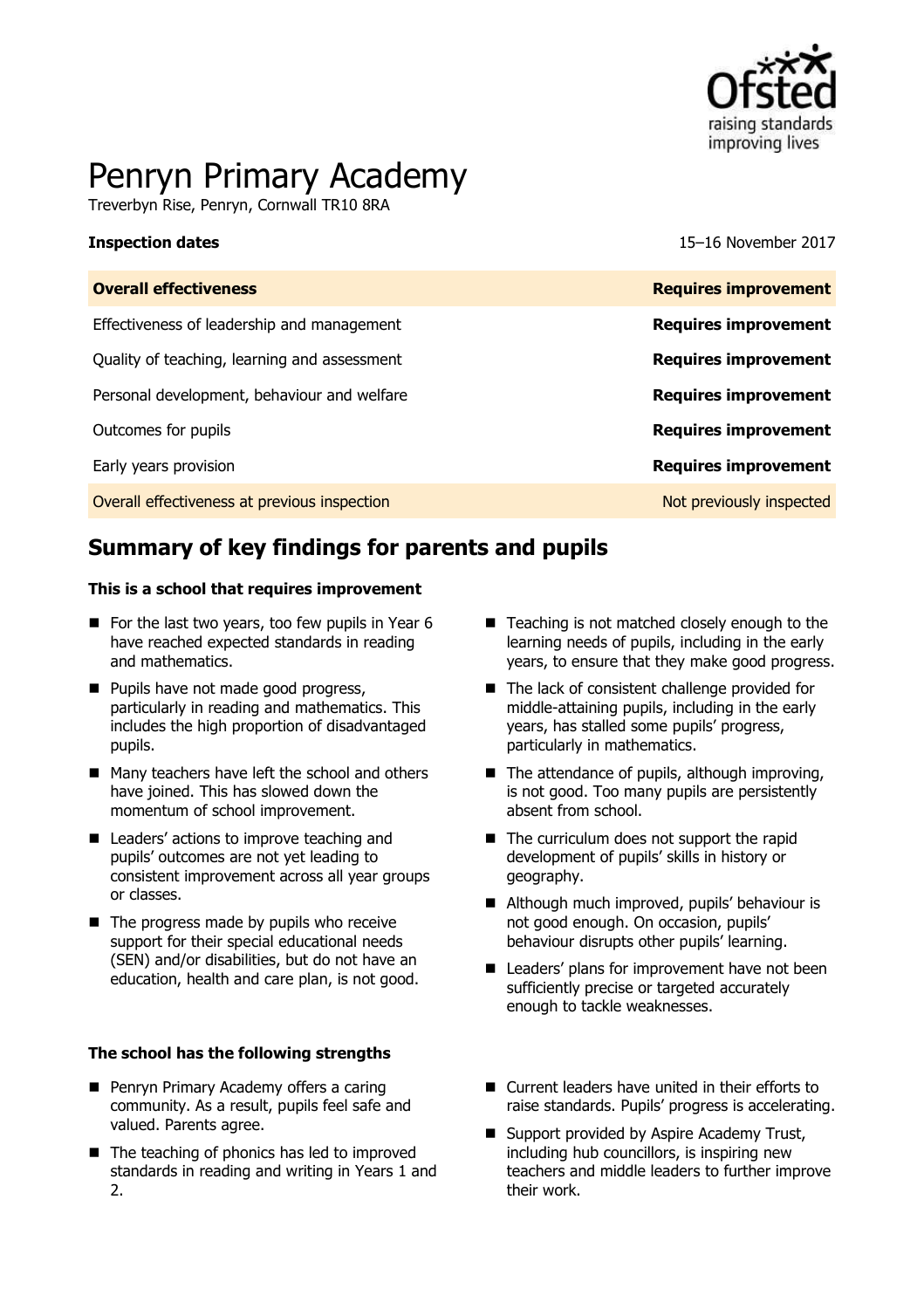

# **Full report**

### **What does the school need to do to improve further?**

- Improve teaching, learning and assessment, including for many children in the early years, by ensuring that:
	- work is matched more closely to the pupils' learning needs
	- the drive to improve standards in phonics continues
	- teachers provide greater support and challenge to enable more middle-attaining pupils to achieve the highest standards, particularly in mathematics.
- Improve pupils' personal development, behaviour and welfare by:
	- ensuring that leaders increase the urgency of their actions to improve the attendance of those pupils who are persistently absent
	- further improving systems already in place so that pupils' behaviour is consistently strong across the school
	- improving pupils' understanding of healthy eating.
- Improve the impact of leadership and management on pupils' academic outcomes by ensuring that:
	- existing plans to strengthen improvement are sufficiently well targeted, using precise information about pupils' progress
	- leaders have clear strategies to meet the learning needs of all of the pupils who receive support for their SEN and/or disabilities so that the provision for these pupils is effective
	- the curriculum supports the rapid development of pupils' skills as well as their knowledge of facts in subjects such as history and geography.

An external review of the school's use of the pupil premium should be undertaken to assess how this aspect of leadership and management may be improved.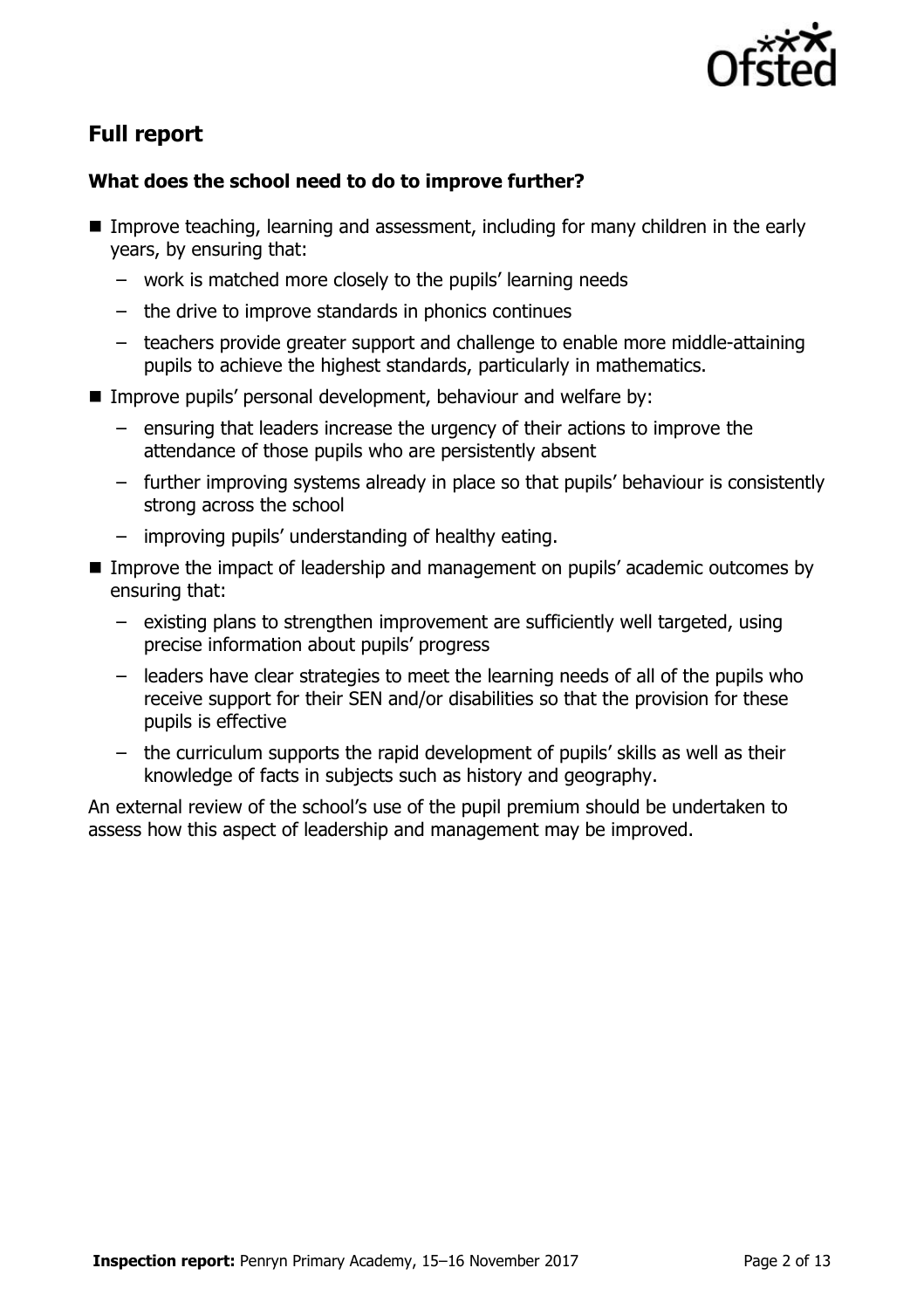

# **Inspection judgements**

#### **Effectiveness of leadership and management Requires improvement**

- Leadership and management require improvement because leaders are not securing consistently good outcomes for pupils. Although senior leaders are driving improvement, the quality of teaching, learning and assessment is not consistently good.
- Despite many staff changes in the past, since September 2017, staffing and recruitment have been stable. Leaders are focused on building a strong and effective team. Staff morale is good. All members of staff who responded to Ofsted's online questionnaire said that they are proud to work in Penryn Primary Academy.
- Senior leaders recognise that teaching is not consistently good. They are not complacent but they have yet to establish consistently good teaching across the school.
- Until very recently, school strategies to improve outcomes for disadvantaged pupils have lacked precision. Leaders have rightly identified that a lack of progress information resulted in their not being clear about the impact of some initiatives. More recently, the trust has appointed a pupil premium champion to support the drive for improvement for disadvantaged pupils. It is too soon to see significant impact on either pupils' outcomes or their attendance.
- Similarly, the additional funding for pupils who have SEN and/or disabilities is not leading to significant improvement of these pupils' academic progress. Leaders' systems for target-setting and checking the academic progress of pupils receiving SEN and/or disabilities support are not good enough. Consequently, progress for this group of pupils is too slow.
- The new leader for SEN and/or disabilities is beginning to tackle weaknesses more effectively. For example, her partnership work with external agencies is helping to target more precisely the needs of those pupils who require social and emotional support. Leaders' investment in specialist staff is also beginning to have a positive impact. As a result, there have been notable improvements to pupils' behaviour and conduct in lessons and around the school.
- Leaders make effective use of funding to deploy highly skilled staff in the specialist provision of the area resource base. Consequently, the high needs of pupils who have education, health and care plans are well met.
- Leaders' plans for improvement are too wide ranging. They do not focus sharply enough on measuring pupils' academic progress in the short and long term. Consequently, this limits leaders' ability to make rapid progress in bringing about improvements. In addition, the lack of clear targets limits hub councillors' ability to provide robust challenge.
- There has been a high rate of pupil exclusions. However, there is an improving trend. Leaders have worked relentlessly and effectively to improve the provision for pupils who display emotional behaviour in the school. Staff are consistent in applying the school's behaviour policy, and this is improving pupils' behaviour and attitudes to learning. Many parents told inspectors that they have concerns but that 'things are improving'. Pupils told inspectors that behaviour is much better but there are still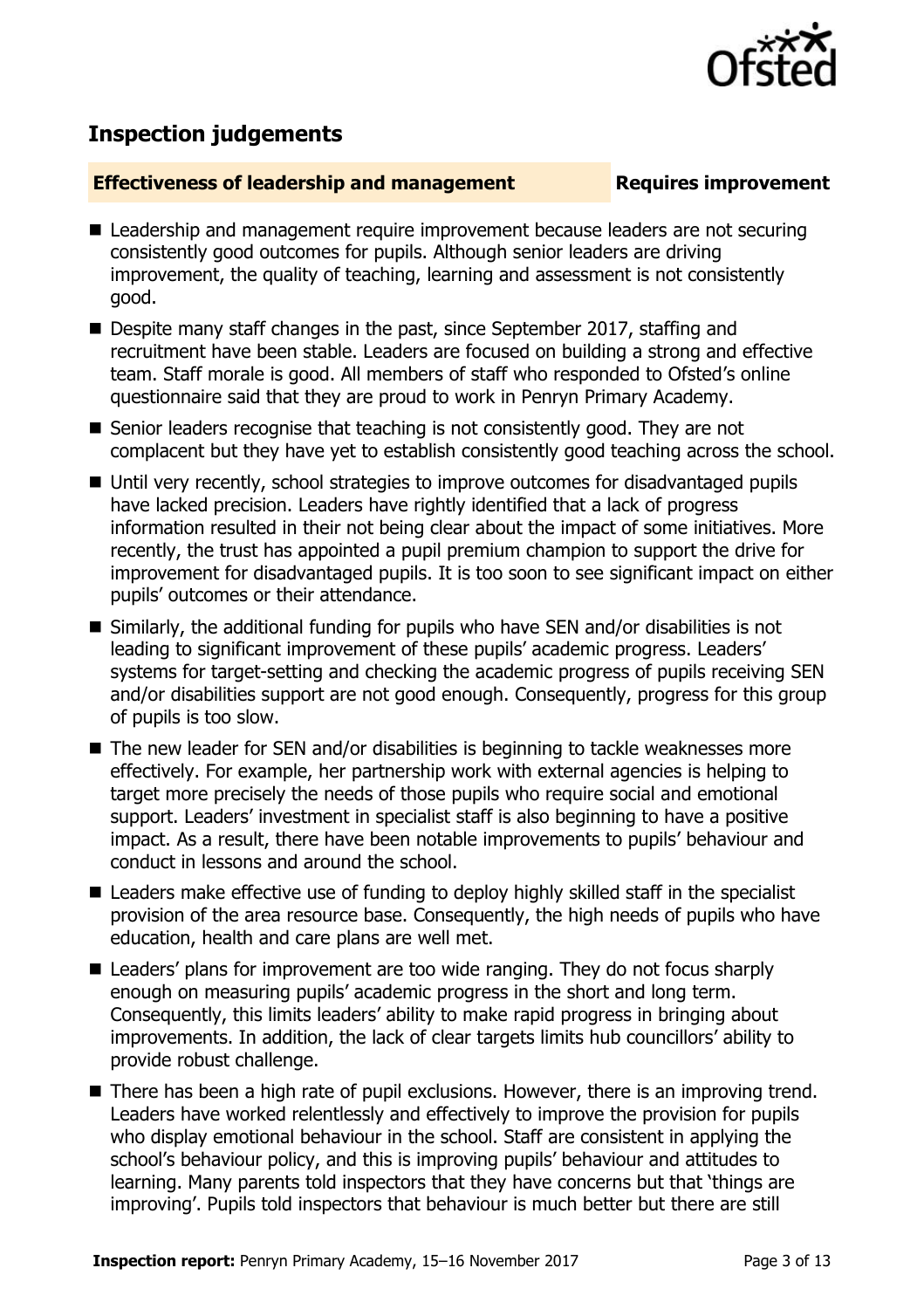

occasions when their learning is disrupted.

- Penryn Primary Academy follows the national curriculum. Leaders have ensured that pupils receive a generally broad curriculum. However, currently, pupils' skills in subjects such as history and geography are underdeveloped. Senior leaders have appointed a new leader to attend to weaknesses in curriculum provision, but it is too soon to see the impact of this work.
- Leaders have recently introduced a comprehensive programme of personal, social, health and economic (PSHE) education as they recognise weaknesses in the provision. Pupils now have a good understanding of right and wrong. This is reflected in their improved learning behaviours. However, pupils' understanding of healthy eating during PSHE activities is less developed.
- Leaders have used the primary physical education and sport premium effectively to widen the range of sporting activities available to pupils. There are 16 different sports on offer. Pupils' participation has almost doubled over the last year, and over half of the school takes part in at least one club.
- The management of leaders' and teachers' performance is thorough but not ensuring improvements at a sufficiently speedy rate. Staff are positive about the challenge and support that leaders provide. Regular meetings with teachers to review the progress of pupils in their classes are bringing about some improvement, albeit too slowly. As a result, underachievement still exists.
- The significant changes in staffing have been a cause for concern for many parents. However, many parents who responded to the online questionnaire and those who spoke to inspectors commented on the recently improved levels of communication from the school that kept them updated.
- Leaders at all levels are embracing effective support from other schools in the Aspire Academy Trust, and this is beginning to pay dividends. Middle leaders, many of whom are new to their roles, have a secure subject knowledge. There have been notable improvements in the school's work since September. For example, pupils' writing in books reflects teachers' higher expectations. The staff team is united in its determination to improve pupils' outcomes and feels well supported in doing so.

#### **Governance of the school**

- The Aspire Academy Trust operates through a local hub councillor group.
- The trust's systems for managing the performance of staff, including at leadership level, have ensured that all staff are aware of their responsibilities.
- The trust has allocated funding for pupils who have SEN and/or disabilities and those who are disadvantaged, and approved new interventions to better support these pupils. However, it is too soon to see the impact of these initiatives.
- The close support of other schools in the trust is a strength and is now more closely linked to the professional development needs of staff. For example, it is having a positive impact on improving teachers' subject knowledge. Consequently, the school's capacity to improve is further strengthened.
- The trust has been effective in ensuring that the school fulfils all of its responsibilities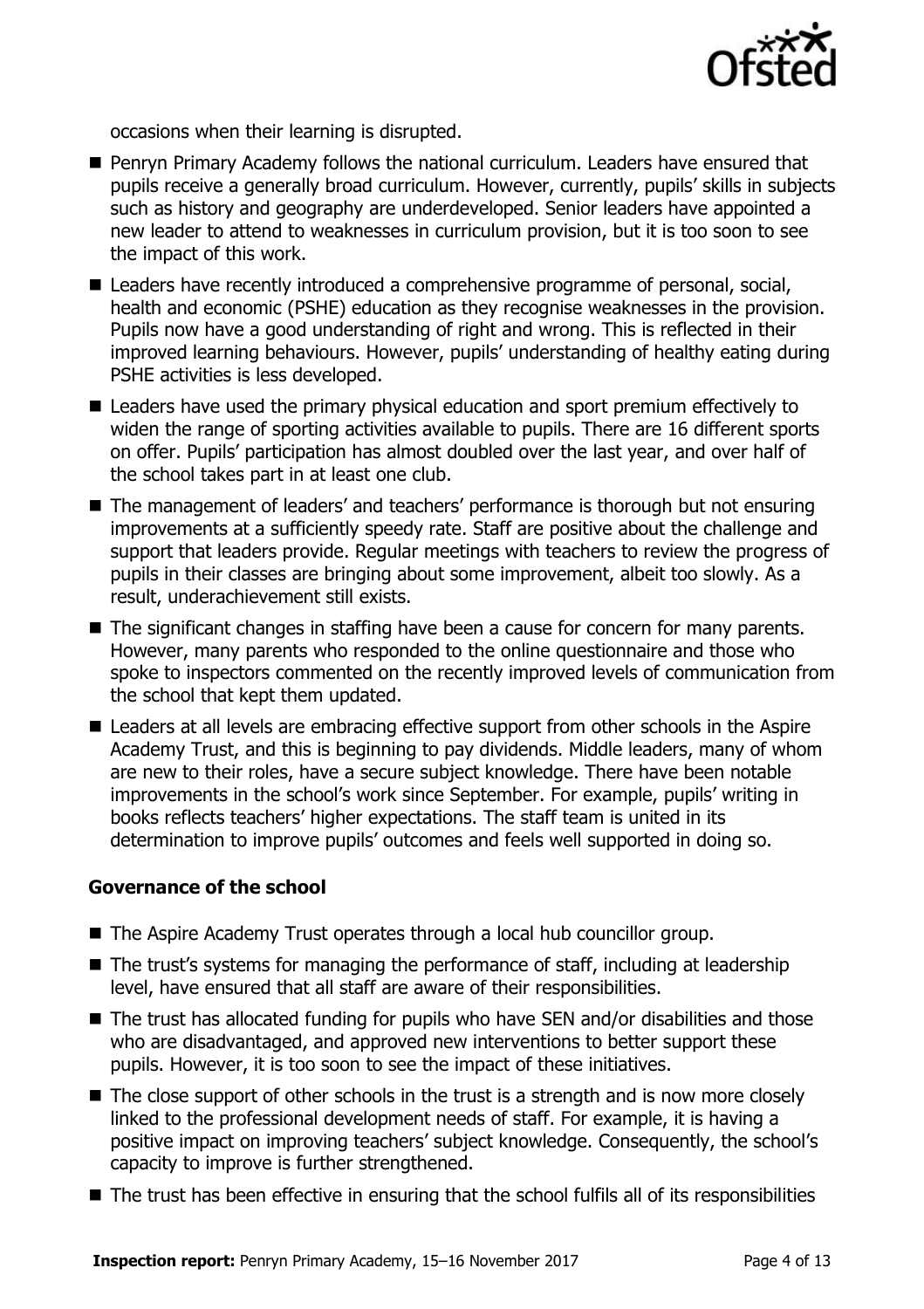

in respect of the school website.

■ Although hub councillors make regular visits to check on the school's work, their work has had variable impact to date. The lack of precise information on the impact of initiatives on pupils' progress hampers councillors' ability to offer robust challenge, particularly in relation to pupils' progress and attainment.

#### **Safeguarding**

- The arrangements for safeguarding are effective. Leaders ensure that safeguarding is everyone's responsibility at this school. Policies and procedures are thorough, comply with the most recent government guidelines and reflect consideration of lessons to be learned from national serious case reviews.
- Hub councillors and senior leaders across the trust carry out focused monitoring activities regularly throughout the year to assure themselves of the effectiveness of the school's safeguarding arrangements.
- Hub councillors and senior trust leaders ensure that staff are recruited safely. Leaders ensure that all staff are thoroughly inducted. All are well trained to spot and act on signs of risk or harm, including child exploitation. Leaders are resolute in working with external agencies to ensure that families receive the support they need. Leaders have developed a team of staff who are on hand to support families. In addition, leaders are resolute in working with external agencies to ensure that families receive the support they need. Leaders keep meticulous records and are vigilant in acting on any concerns they have about pupils' welfare.
- The impact of staff training is borne out in the daily work of staff. They refer concerns to those with responsibility for safeguarding and do not hesitate to escalate and follow up referrals when the need arises. Robust systems are in place to minimise pupils' risk of harm. For example, when exclusions have taken place, leaders execute rigorous plans to ensure that pupils are safe. Where pupils are in alternative education, leaders make checks and keep detailed records of pupils' welfare.
- **Pupils are unanimous in saying that they feel safe. They know what to do if they have** any concerns and trust adults to sort out any issues quickly. Leaders maintain a high presence around the school and pupils warmly greet them. A small number of parents said that they would like to see a higher level of supervision in the playground and a greater presence of senior leaders at the beginning and end of the school day.

#### **Quality of teaching, learning and assessment France Requires improvement**

- The quality of teaching is not good enough and remains too inconsistent across classes, year groups and subjects to eradicate previous underachievement. This year, leaders have been able to build on the strengths of the teaching team after previously significant changes in staffing. There are signs of better teaching, and this is leading to some early and encouraging signs of improvement in pupils' outcomes.
- Assessment information on pupils' attainment and progress is unreliable. Leaders' work in implementing a consistent approach to assessment has begun to take hold, but is not having a sufficiently rapid impact to raise standards quickly enough. Where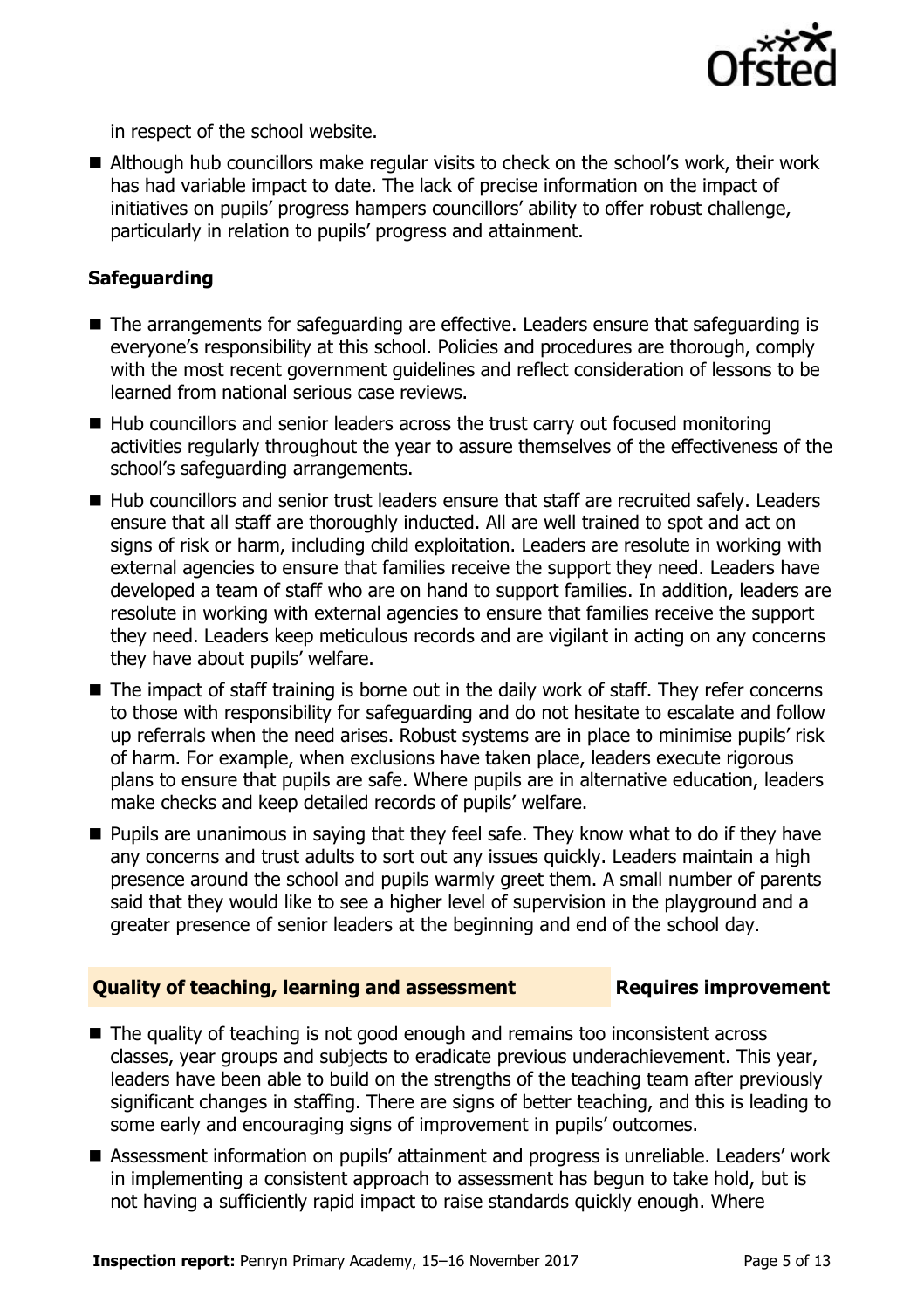

teachers are closely following the school's policy on feedback, pupils' progress is more discernible.

- Teaching in mathematics does not challenge pupils well enough. Work in books shows that pupils spend too long on exercises that they have already mastered. This slows down the progress of middle-attaining pupils in particular.
- Teaching is beginning to tackle previous weaknesses in mathematics. However, lessable readers are sometimes unable to understand or access what they need to do in their mathematics learning. Progress slows when this occurs.
- Interventions to support pupils who have SEN and/or disabilities are not sharply focused on what pupils know, can do and understand. Consequently, these pupils do not make good progress. However, highly skilled staff in the area resource base match activities to pupils' learning needs particularly well. As a result, these pupils experience success and make at least good progress.
- Relationships between staff and pupils are positive. Staff implement the school's recently developed behaviour policy effectively. Consequently, classrooms have become orderly places in which to learn. However, where work is not sufficiently matched to pupils' needs, pupils lose concentration and their progress falters.
- Over time, the teaching of reading has not led to pupils making good progress. New approaches to the teaching of reading have increased pupils' interest in books and their desire to read. There are some encouraging signs of improvement, particularly in the most able readers. However, the legacy of weak achievement in low-attaining and disadvantaged pupils remains.
- Teachers' high expectations of handwriting and presentation are beginning to take hold. Work in books shows that more pupils are following teachers' guidance and are taking pride in their learning. However, this is not yet consistent across the school.
- The teaching of physical education is effective. Extensive staff training has ensured that teachers have the necessary knowledge and skills to support pupils in making good progress.

### **Personal development, behaviour and welfare Fig. 2.1 Requires improvement**

### **Personal development and welfare**

- The school's work to promote pupils' personal development and welfare requires improvement.
- A few parents expressed concerns about the school's management of bullying and poor behaviour. However, pupils said that bullying is rare and that adults deal with unsafe or disruptive behaviour quickly and effectively. Staff agree.
- **Pupils move around the school safely and show respect for others and their** environment. At break and lunchtimes, pupils play happily alongside each other and share equipment well. Pupils spoke to inspectors about how lunchtimes have improved because there is more equipment to play with and there are more activities to do inside and outside.
- Although the increased range of sporting opportunities is supporting pupils' healthy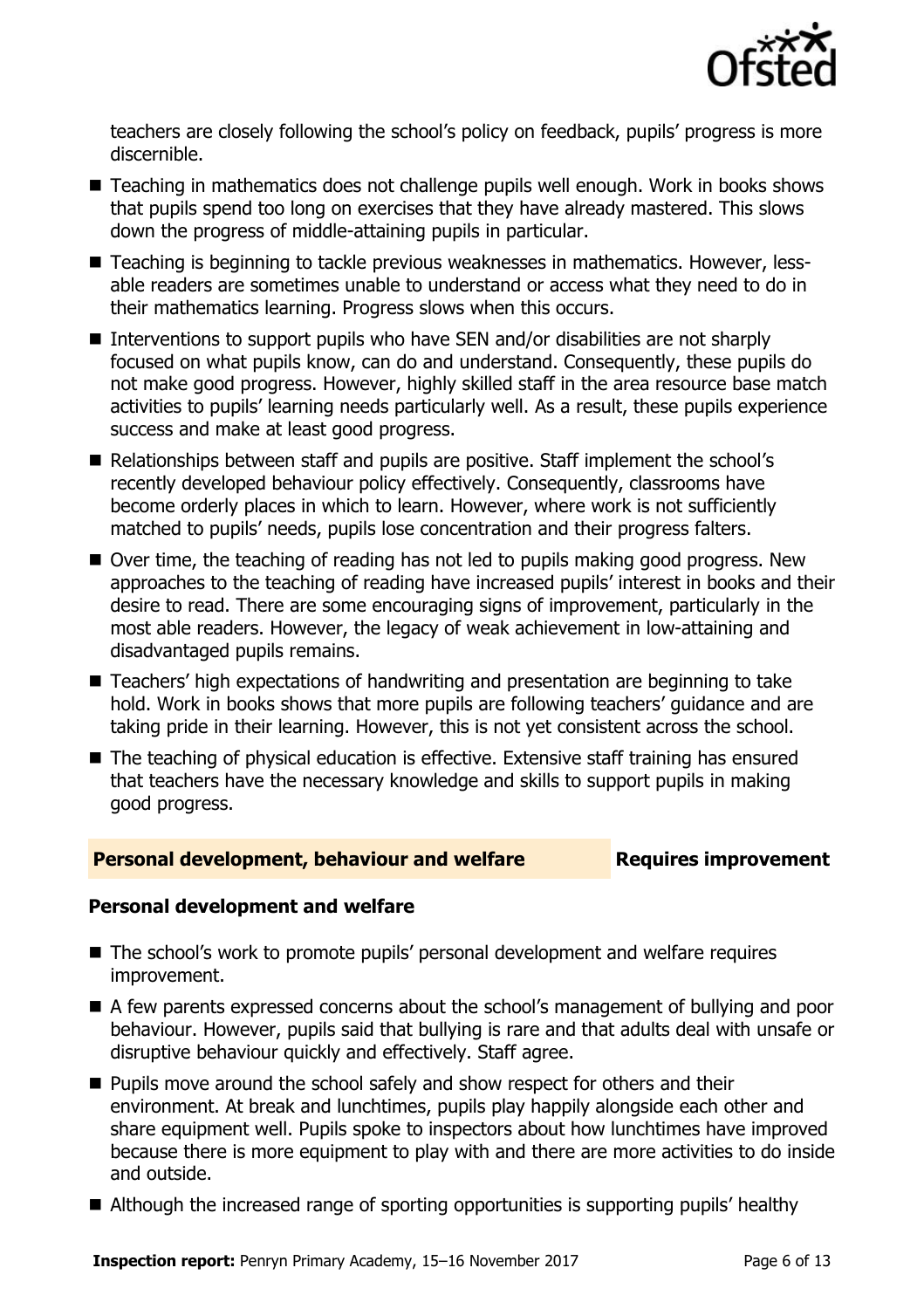

lifestyles, the school has more to do to support pupils' understanding of healthy eating. Inspectors observed a number of pupils eating unhealthy snacks at breaktimes.

- $\blacksquare$  Pupils said that they know that they can trust staff to listen to them and they are encouraged to speak out when they have any concerns. Pupils told the inspectors how they could keep safe from dangers on the internet.
- Teaching staff are caring and vigilant in passing on concerns to senior leaders where they notice changes in pupils' physical or emotional well-being. No stone is left unturned in helping pupils and their families in getting the support they need.
- Leaders work closely with other agencies to ensure that pupils who have social, emotional and/or mental health issues, and their families, receive the support they need. The trust has invested in staff training, and a large team of specialist teachers enhances the support provided for these pupils.

### **Behaviour**

- The behaviour of pupils requires improvement.
- Records show that incidents of poor behaviour of a few pupils have been high. The number of permanent and fixed-term exclusions because of poor behaviour is above the national average. Records show that the school is becoming more adept at supporting these pupils. Staff recruitment, training and the engagement of specialist advisers are all helping to tackle this issue, which has been a priority for leaders. Incidents are reducing.
- While the overall attendance of pupils has improved, their attendance remains below the national average. Leaders' strategies to improve attendance have only been partially successful. The attendance of some groups of pupils, such as the disadvantaged, is not improving quickly enough. In particular, the number of pupils who are persistently absent from school remains high and shows little sign of improving.
- Where teaching is not well matched to pupils' needs, pupils struggle to sustain their concentration and do not apply themselves well enough to the tasks set. Consequently, learning time is lost and pupils do not make the progress of which they are capable.
- Leaders' actions to engender positive attitudes to learning are beginning to make a difference. Work in pupils' books this term demonstrates that the majority of pupils take pride in the presentation of their work. Pupils' improved attitudes to learning, where teaching is better matched to their needs, are supporting them in catching up.

### **Outcomes for pupils Requires improvement**

- $\blacksquare$  For the last two years, at the end of Year 6, a smaller proportion of pupils than nationally reached the expected standards for their age in reading and mathematics. As a result, some pupils are not well prepared for the next stage of their education.
- Across the school, too few pupils achieve the standards expected for their age. This does not represent good progress for middle- and low-attaining pupils across the early years foundation stage or in key stages 1 and 2. Pupils' progress has accelerated in some subjects and in some year groups since September. Pupils' current progress in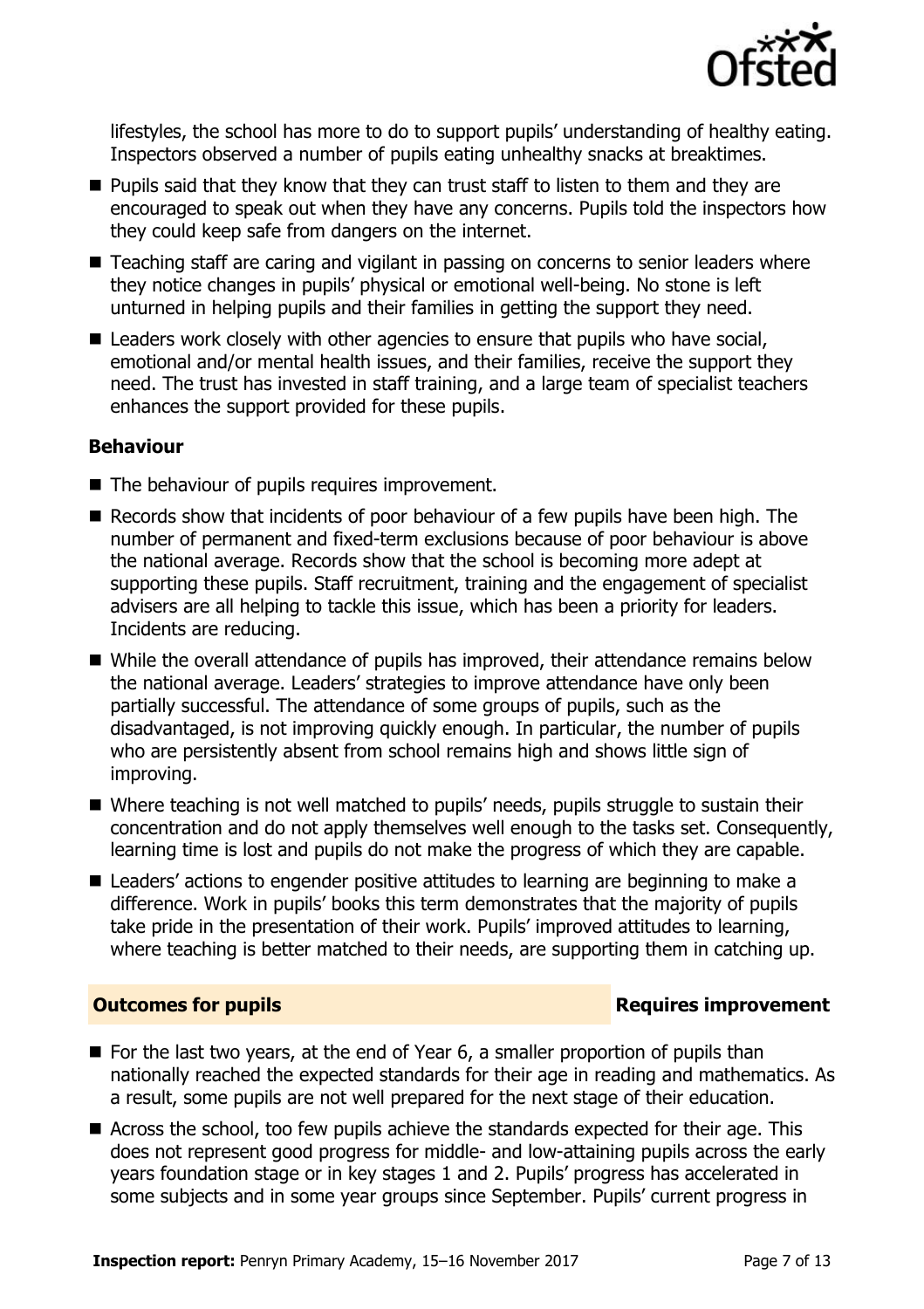

Year 6 is particularly strong. Consequently, more pupils are on track to achieve the expected standards.

- Over time, pupils' progress in reading and mathematics have remained weaker than in writing. Pupils' progress in mathematics is accelerating in some year groups where work is now more closely matched to pupils' needs. For example, pupils in Year 3 are catching up quickly from their low starting points, particularly in mathematics. However, pupils' weak reading skills are sometimes preventing them from applying reasoning skills in mathematics successfully. In addition, gaps in pupils' knowledge of number facts hinder their ability to accurately problem-solve in mathematics.
- Pupils who receive support for their SEN and/or disabilities make variable progress. Interventions are not sharply focused on what pupils know, can do and understand. Consequently, pupils' progress slows. However, those pupils who have education, health and care plans and who attend the area resource base are making good progress from their starting points.
- For the last two years, the progress of disadvantaged pupils has not been good enough. Too few pupils have achieved the standards expected for their age across all subjects. There are some very recent positive signs that support for disadvantaged pupils is beginning to tackle their previous underachievement in some year groups and subjects. However, differences are not diminishing quickly enough.
- In 2017, Year 6 pupils' attainment and progress in writing were in line with the national average. Work in pupils' current books shows that pupils' writing skills are better developed than their skills in mathematics.
- $\blacksquare$  The number of pupils in Year 1 who met the expected standard in the phonics screening check in 2017 was in line with the national average. This was an improvement on the previous year's outcomes. Pupils' phonics knowledge in the early years and key stage 1 is improving rapidly. Consequently, standards in reading and writing in these year groups are improving. However, too few of the older pupils who previously struggled with phonics are catching up quickly enough.

### **Early years provision Requires improvement**

- Outcomes at the end of Reception are low. Too few children are prepared well enough for Year 1.
- The activities that teachers provide do not ensure a high level of challenge for all groups of children. For example, the most able children and some of the middle-ability pupils do not make sufficient progress. Too few children make good progress to exceed in their early learning goals. However, adults' accurate assessments of current children suggest that more children are beginning to make more rapid progress this year.
- Leaders' use of additional funding in the early years has not been effective enough to support disadvantaged children. Over time, children who have SEN and/or disabilities have not been supported sufficiently well to overcome barriers to their learning. Too few make good progress.
- The learning environments, both indoors and out, provide safe and attractive areas in which children can choose from the teachers' ready-prepared activities. The early years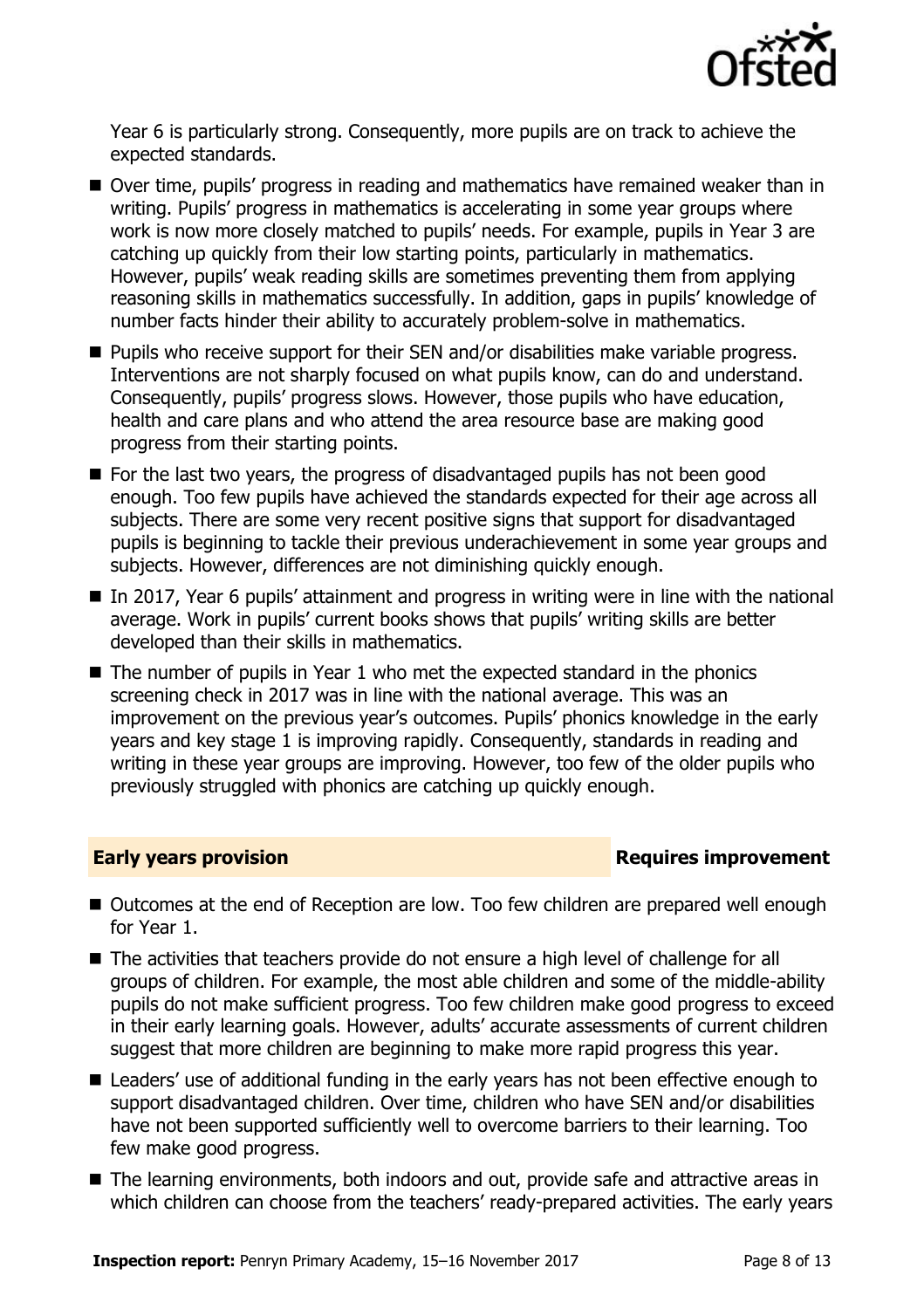

leader has rightly raised the profile of writing, having identified that boys' writing was weaker than that of girls. However, when children are working independently, some activities do not engage their curiosity or interest, and this causes lapses in their concentration, resulting in slow progress in their learning.

- Staff have high expectations of children's behaviour. Adults deal with any lapses in behaviour swiftly so that children's learning is not interrupted. Children are motivated and interested when working with adults. Most listen attentively.
- $\blacksquare$  The early years leader is new to the post. She has accurately identified the areas needed for improvement. Changes are beginning to take hold. For example, all adults are well trained in the teaching of phonics and follow the school's policy rigorously. This is supporting children's growing confidence in early reading and writing.
- The Nursery provides an effective start for children. Records of assessments show that children make good progress, particularly in aspects of communication, language and literacy and in their personal, social and emotional development. The early years leader has recognised the need to engage parents more in capturing their child's developmental steps. Parents who spoke to inspectors were full of praise for the work of the early years team. They feel that all adults are approachable and they welcome the opportunity to work more closely with the school.
- Safeguarding is effective. There are no breaches of statutory welfare. Adults are well trained in safeguarding procedures and the expectation that all children must be safe at school. Leaders carry out risk assessments effectively to ensure that the learning environment is safe.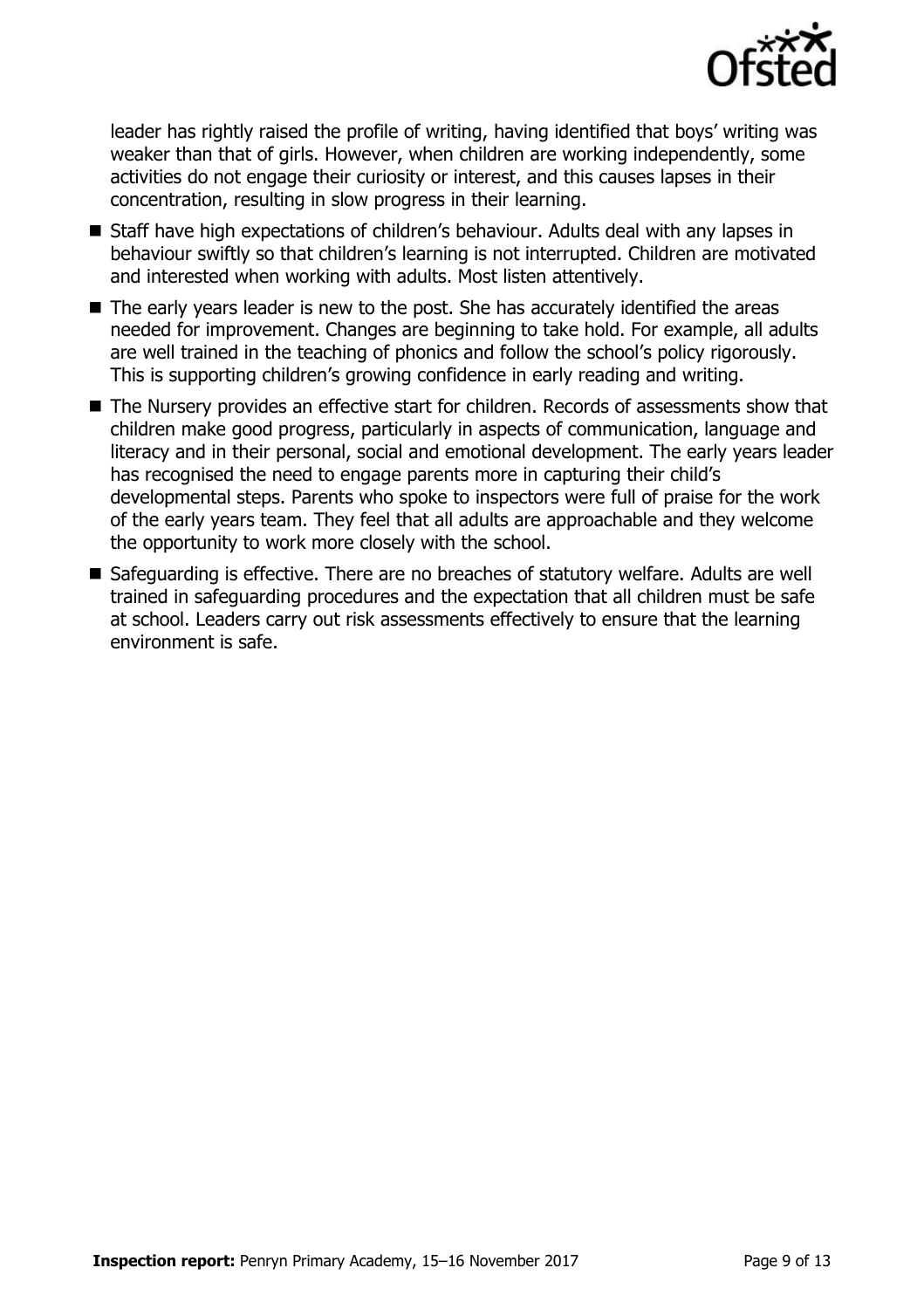

# **School details**

| Unique reference number | 139073   |
|-------------------------|----------|
| Local authority         | Cornwall |
| Inspection number       | 10037066 |

This inspection of the school was carried out under section 5 of the Education Act 2005.

| Type of school                                       | Primary                                             |
|------------------------------------------------------|-----------------------------------------------------|
| School category                                      | Academy convertor                                   |
| Age range of pupils                                  | 3 to 11                                             |
| Gender of pupils                                     | Mixed                                               |
| Number of pupils on the school roll                  | 430                                                 |
| Appropriate authority                                | The Board of trustees                               |
| Chair                                                | Jacky Swain                                         |
| <b>Executive Principal</b><br><b>Heads of School</b> | Andrew Earnshaw<br>James Hitchens and Daniel Hadley |
| Telephone number                                     | 01326 372438                                        |
| Website                                              | www.penrynprimary.org                               |
| <b>Email address</b>                                 | secretary@penrynprimary.org                         |
| Date of previous inspection                          | Not previously inspected                            |

### **Information about this school**

- This is a larger than average-sized primary school and was formed in 2015 with the merger of two schools: Penryn Nursery and Infants School and Penryn Junior School.
- The school is part of the Aspire Academy Trust, a multi-academy trust of 21 Cornish primary schools.
- $\blacksquare$  The school provides an area resource base, which has places for 10 pupils who have complex SEN.
- The very large majority of pupils are from White British backgrounds.
- $\blacksquare$  The proportion of pupils who have SEN and/or disabilities is above the national average.
- The proportion of pupils known to be eligible for free school meals is slightly higher that the national average.
- The Nursery provides for children aged three and four on a part-time basis. Children in

**Inspection report:** Penryn Primary Academy, 15-16 November 2017 Page 10 of 13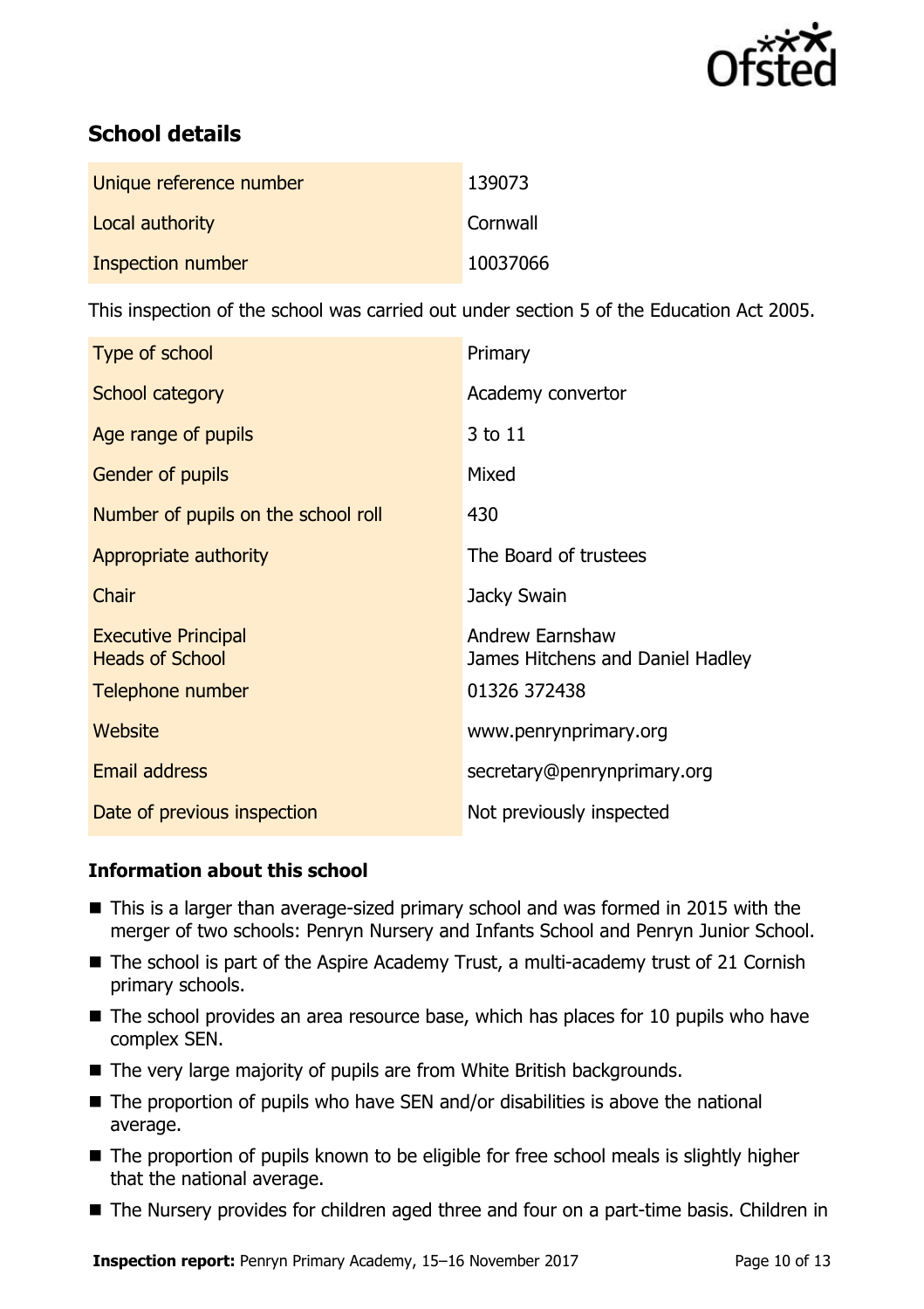

Reception attend on a full-time basis.

- The school meets requirements on the publication of specified information on its website.
- The school complies with Department for Education guidance on what academies should publish.
- The school uses an alternative provider.
- The school meets the government's current floor standards, which set the minimum expectation for pupils' attainment and progress in English and mathematics.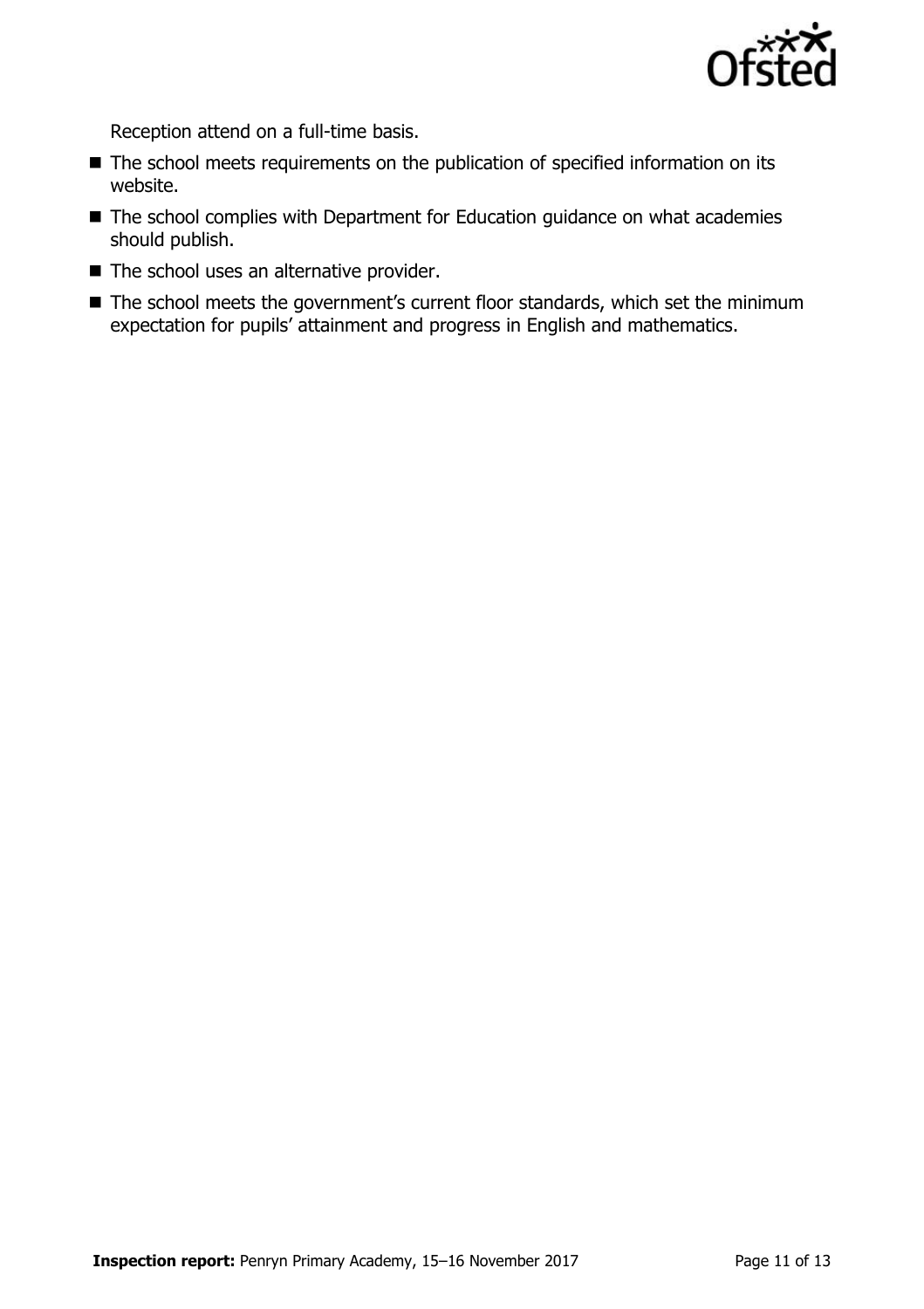

## **Information about this inspection**

- Inspectors visited all classes several times. Visits were mainly accompanied by senior leaders.
- Inspectors held meetings with senior leaders including the deputy chief executive officer for the Aspire Academy Trust, who was present on both days of the inspection. The lead inspector also spoke with three representatives of the school's hub council and held a meeting with the school's educational welfare officer. Meetings were also held with a group of senior leaders and middle leaders. The lead inspector also met with teachers in their first or second year of teaching.
- Inspectors scrutinised a number of documents including the trust's and hub councillors' minutes of meetings and their records of school visits. Inspectors also analysed the school's assessment information and its development plan. Inspectors looked closely at evidence relating to safer recruitment and child protection and scrutinised exclusion and behaviour and attendance records.
- Inspectors undertook a book scrutiny in writing and mathematics alongside senior leaders to evaluate the quality of work and check the accuracy of assessment information held by the school. An inspector conducted an additional workbook scrutiny and learning walk as part of an evaluation of the breadth of the curriculum.
- Children spoke to inspectors during various activities throughout the inspection. Inspectors heard pupils read in lessons.
- The inspectors observed pupils' behaviour in the breakfast club and at break and lunchtimes.
- The 52 responses to Ofsted's online survey, Parent View, were taken into account. The inspectors considered comments provided alternatively, such as in meeting directly or from the free-texts received. Inspectors also took account of the 21 responses to the staff survey and met with individual staff to hear their views. Fifty-two responses from pupils were also taken into account. Inspectors met with parents on both days of the inspection at each end of the school day.

#### **Inspection team**

| Tracy Hannon, lead inspector | Her Majesty's Inspector |
|------------------------------|-------------------------|
| <b>Anthony Epps</b>          | Ofsted Inspector        |
| Aisha Waziri                 | Ofsted Inspector        |